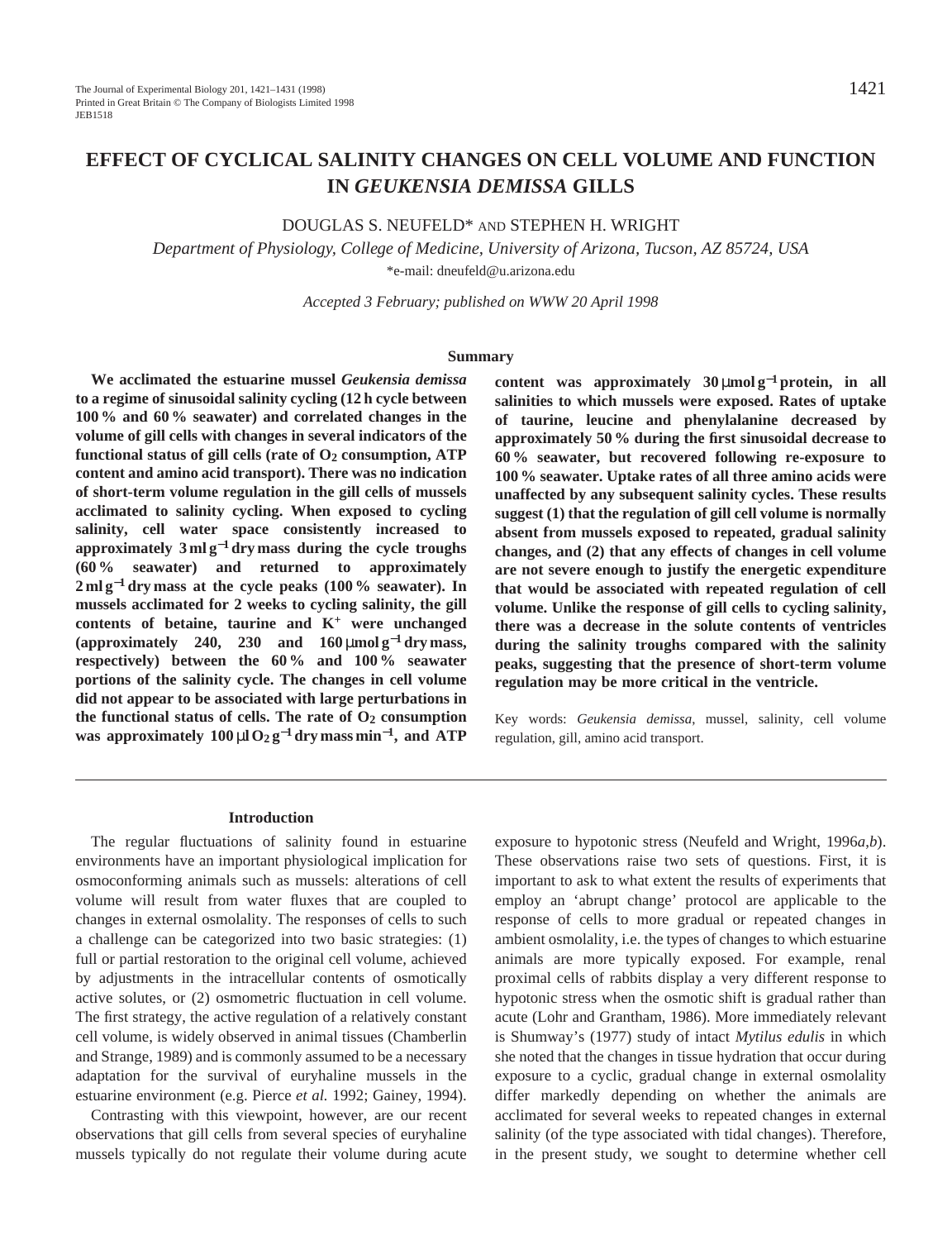volume regulation was elicited by gradual and repeated changes in ambient osmolality.

The second issue arises as a response to our suggestion (Neufeld and Wright, 1996*a*,*b*) that the absence of a volume regulatory response in gill cells during short-term hypotonic stress may be adaptive because it spares the cells the energetic cost necessarily associated with the recovery of solutes lost during a regulatory volume decrease (RVD). That suggestion assumes that the 'benefit' of such energy savings is not outweighed by the 'cost' (in terms of compromised cell function) associated with a change in cell volume. The function of at least some cell types (ventricle and neuron) in mussels is compromised by changes in external osmolality (Pierce and Greenberg, 1972; Willmer, 1978*b*), but the impact of osmotic changes on gill cell function (as measured by ciliary action and O2 consumption) is often quite small (Van Winkle, 1972; Shumway and Youngson, 1979). It is generally assumed that volume regulation occurs so that cells may avoid volume-related loss of cell function, as noted by Strange *et al.* (1996), but there are in fact comparatively few data on the extent to which changes in cell volume influence cell function in any animal. Therefore, in the present study, we sought to correlate several general parameters of gill cell function with the volume changes that occur during exposure to cyclic osmolality changes.

We used gill and ventricle tissues from the estuarine mussel *Geukensia demissa* to examine the above issues. Our results confirmed that gill cells from *G. demissa* do not regulate either volume or solute content during gradual, transient salinity changes similar to those encountered in the natural environment. Despite the substantial changes in cell volume that occurred during the changes in ambient salinity, we found no systematic effect of cycling salinity on any of the parameters of gill cell function we examined. In contrast, the ventricle, a tissue known to have a profound functional response to hypotonic stress (Pierce and Greenberg, 1972), regulated intracellular solute content in a way consistent with the routine regulation of cell volume. Thus, the strategy to

regulate or not to regulate cell volume appears to be tissuespecific, correlating with the magnitude of the effect of cell volume on organ function.

#### **Materials and methods**

#### *Animals and tissue*

Ribbed mussels (*Geukensia demissa*) Dillwyn were collected at the Whitney Laboratory, St Augustine, FL, USA, and shipped overnight by air on ice to Tucson, AZ, USA. Before starting experiments, mussels were maintained for 2 weeks in an aerated, recirculating aquarium containing 100 % artificial seawater (940 mosmol l<sup>-1</sup>; Coralife Marine Products) and held at room temperature (approximately  $25^{\circ}$ C). For some trials, mussels were held at a constant salinity over the course of the experiments, either in the aquarium with 100 % artificial seawater described above or in a similar aquarium containing 60 % artificial sea water (550 mosmol l<sup>−</sup>1). For trials testing the effects of cycling salinity, we used a flow-through tank system (401). Addition of water from one of two water reservoirs (one containing deionized water, the other containing 200 % artificial seawater) controlled the direction of the salinity change. We used a residential lighting control system (X-10 Home Automation System; X-10, Inc.) to switch low-flow peristaltic pumps (Cole-Parmer) on and off at defined times. The apparatus allowed us to add variable amounts of water every 15 min, thereby creating a reproducible salinity cycle with a sinusoidal pattern (Fig. 1). All mussels were fed a nominal maintenance ration of approximately 1.5 % of body mass per day (Winter, 1978) of a commercial algae paste (Algal Preserve Diet 'C', Coast Seafoods Company, Bellevue, Washington, USA). All experiments were completed within 2 months of collection.

Prior to the isolation of gill tissue, samples of the mantle cavity fluid were collected from mussels by inserting a needle between the valve halves. Mussels were then opened by cutting the posterior and anterior adductor muscles and gently pulling the valves open until a needle could be inserted into the inter-



Fig. 1. Profile of sinusoidal salinity change in the water in the mussel holding tank during three periods of salinity decrease and three separate periods of salinity increase. An ideal sinusoidal cycle between 940 mosmol l−<sup>1</sup> and 550 mosmol l−<sup>1</sup> is shown by the shaded area.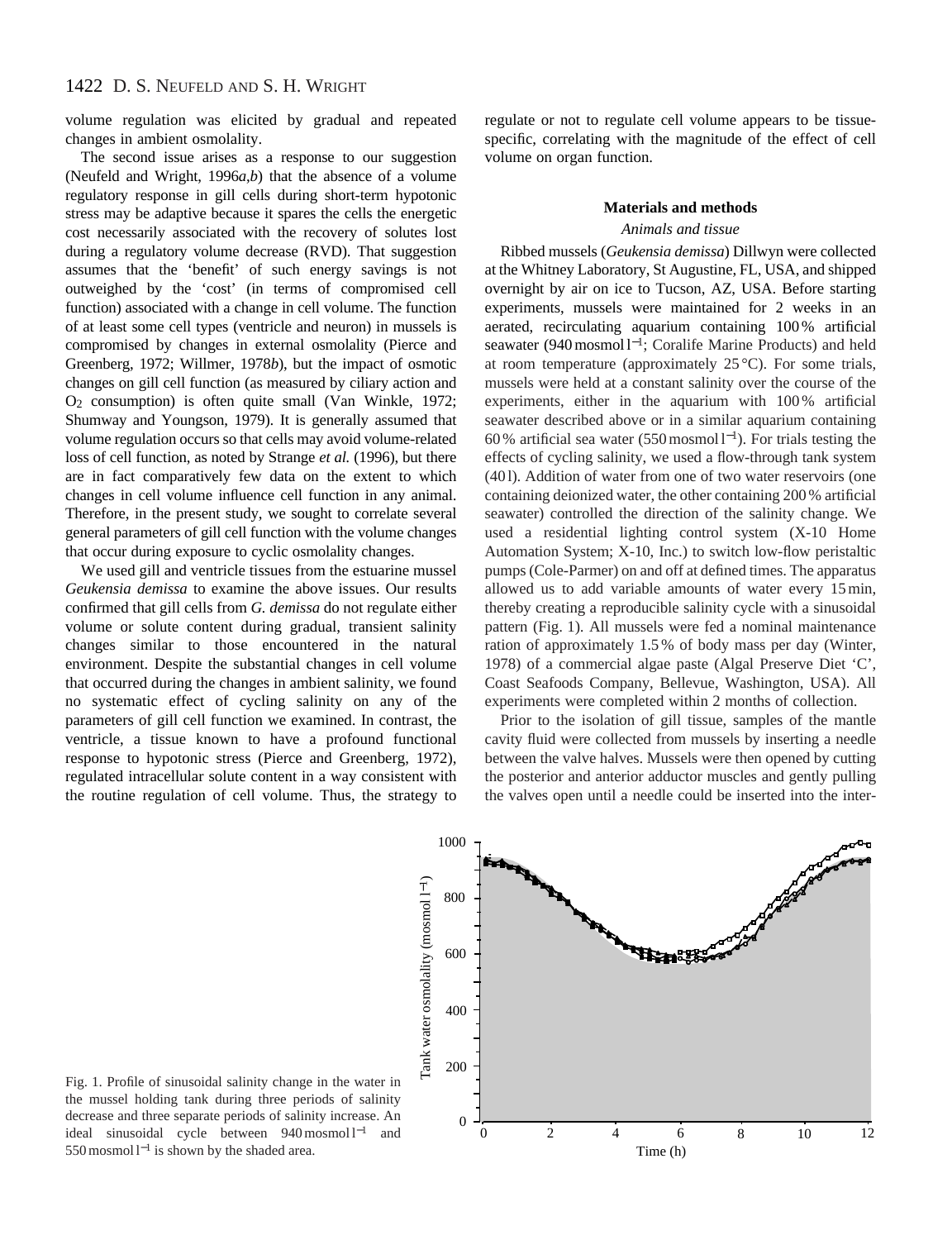muscular hemolymph sinus (White, 1937) for collection of a hemolymph sample. We could collect at least 100 µl of hemolymph from approximately two-thirds of the mussels using this method. The osmolality of hemolymph, mantle cavity fluid and artificial seawater (ASW) was measured using a vapor pressure osmometer (Wescor 5500). Gills were then dissected and held in ambient seawater solution until experimentation. All studies on isolated gill tissue were performed in ASW made from the individual salts (in mmol  $l^{-1}$ ): NaCl, 423; MgCl<sub>2</sub>, 23; MgSO<sub>4</sub>, 26; CaCl<sub>2</sub>, 9; KCl, 9; NaHCO<sub>3</sub>, 2 (Cavanaugh, 1956). We adjusted the pH of ASW made from the individual salts to between 7.6 and 7.8 using 1 mol l<sup>−1</sup> NaOH or HCl. All experiments were performed at room temperature (25 °C).

#### *Cell water space*

The water space in gill cells was calculated as the difference between the total water content and the extracellular water content (described in more detail by Neufeld and Wright, 1996*a*). Access to the vascular space was provided by the perfusion technique described previously (Silva and Wright, 1994). Briefly, a catheter made from polyethylene tubing pulled to a fine point (approximately 200µm diameter) was inserted into the efferent branchial vessel and secured with suture thread. By suturing the efferent branchial vessel at a point distal from the catheter, perfusate introduced *via* the catheter was forced through the vascular space of the filaments. Catheterized gill pieces were first perfused with approximately 0.5ml of ASW of the same salinity as the tank from which mussels had been removed (either 100% or 60% seawater; hereafter referred to as the 'acclimation ASW'). After an incubation period of approximately 20min in acclimation ASW, 5-hydroxytryptamine (5-HT) was added to the bath (to a final concentration of  $10 \mu$ moll<sup>-1</sup>) in order to stimulate the lateral cilia and thereby provide adequate mixing of fluid on the gill surface (Wright, 1979). Following a 5min exposure to 5- HT, gill sections were transferred to either 100% or 60% ASW containing  $10 \mu \text{mol}^{-1}$  5-HT and  $19 \text{kBq}$  (12.5  $\mu \text{mol}^{-1}$ ) of  $[14C]$ polyethylene glycol  $(14C)PEG$ , mean molecular mass 4000).  $[{}^{14}$ C |PEG is not taken up by gill cells and is an effective marker for extracellular space (Neufeld and Wright, 1996*a*). Approximately 0.5ml of the bathing solution was perfused through the filaments during the first minute, after which the catheter was pulled from the vessel and the gill tissue was allowed to incubate for an additional 5min. Gill tissue was then gently blotted on filter paper and weighed on tared pieces of aluminum foil. Tissue on the foil was dried for several hours at  $35^{\circ}$ C, reweighed to obtain the dry mass, and then extracted overnight in 1 ml of  $0.1 \text{ mol}^{-1}$  HNO<sub>3</sub> before scintillation counting.

### *Cell solute contents*

Gill and ventricle tissues for amino acid or betaine analysis were frozen by immersion in liquid  $N_2$  and stored in liquid  $N_2$ until preparation for analysis by perchloric acid (PCA) extraction. The thawed tissue was homogenized in distilled water, extracted overnight at 4°C in 6% PCA, and samples were centrifuged at 50000*g* for 20min. The supernatant was titrated to pH7 with KOH and  $K<sub>2</sub>CO<sub>3</sub>$ , refrigerated for 2h, and then centrifuged again at 48400*g* for 20min. The resulting supernatant was passed through a Sep-Pak  $C_{18}$  cartridge (Millipore Corp.) and a  $0.2 \,\mu m$ filter (Acrodisc, Gelman Sciences).

Free amino acids in the gill and ventricle extracts were measured using ion-exchange chromatography on a Beckman 7300 amino acid analyzer, with lithium citrate buffer and ninhydrin detection. Quantification of betaine was performed using electrospray ionization (ESI) mass spectrometry. The instrumentation used was a TSQ7000 tandem mass spectrometer (Finnigan Instruments, San Jose, CA, USA), equipped with an ESI source coupled to a 1050 HPLC (Hewlett Packard, San Jose, CA, USA). The effluent from the variablewavelength detector of the HPLC was coupled directly to the ESI source so that both ultraviolet and mass spectrometry data could be obtained from a single flow injection. The ESI source was operated in positive ion mode with a spray voltage of 4.5 kV and a heated capillary temperature of  $225^{\circ}$ C. The mass spectrometer was scanned from 50 to 1500 atomic mass units  $s^{-1}$ for conventional mass spectra. The flow solvent (in which samples were dissolved) was 0.1 % trifluoroacetic acid in water at a flow rate of 0.3 ml min<sup>−</sup>1. The ultraviolet wavelength was 215 nm. It should be noted that, prior to freezing, the small quantity of organic substances normally present in the hemolymph (free amino acids, approximately  $2-10$  mmol  $l^{-1}$ ; Strange and Crowe, 1979) was flushed from gill sections by perfusing them with acclimation ASW. The measurements of free amino acids and betaine in gill sections therefore reflect concentrations of those organic solutes present in the intracellular pool.

Intracellular  $K^+$  content was measured using flame photometry (Instrumentation Laboratory). Extraction of K<sup>+</sup> from gill pieces for analysis was performed by subjecting the gill pieces to three freeze–thaw cycles in  $0.1$  mmol  $l^{-1}$  HNO<sub>3</sub>. The amount of  $K^+$  in the extracellular space (calculated from the known extracellular space and the  $K^+$  concentration in ASW) was subtracted from the total  $K^+$  to give the intracellular  $K^+$  content.

#### *Lateral cell height*

We used the optical system described previously (Silva and Wright, 1994; Neufeld and Wright, 1996*a*) to measure the height of lateral cells from the gill epithelium during a 1 h acute exposure to 60% ASW. Briefly, differential interference contrast (DIC) microscopy was employed to take optical sections of gill cells, using an Olympus IMT-2 inverted microscope equipped with an ultra-long-distance condenser and an Olympus 40× objective (numerical aperture 0.55). Tissue was held in a flow-through chamber (0.15 ml chamber volume) that allowed superfusion with seawater solutions at a rate of 1 ml min<sup>−</sup>1.

#### *Rate of oxygen consumption*

The rate of  $O<sub>2</sub>$  consumption of isolated gill tissue was measured using a Clark-type O<sub>2</sub> electrode (YSI). Suture thread was secured around the efferent branchial vessel of a gill piece (approximately 10 mg). The thread was then clamped between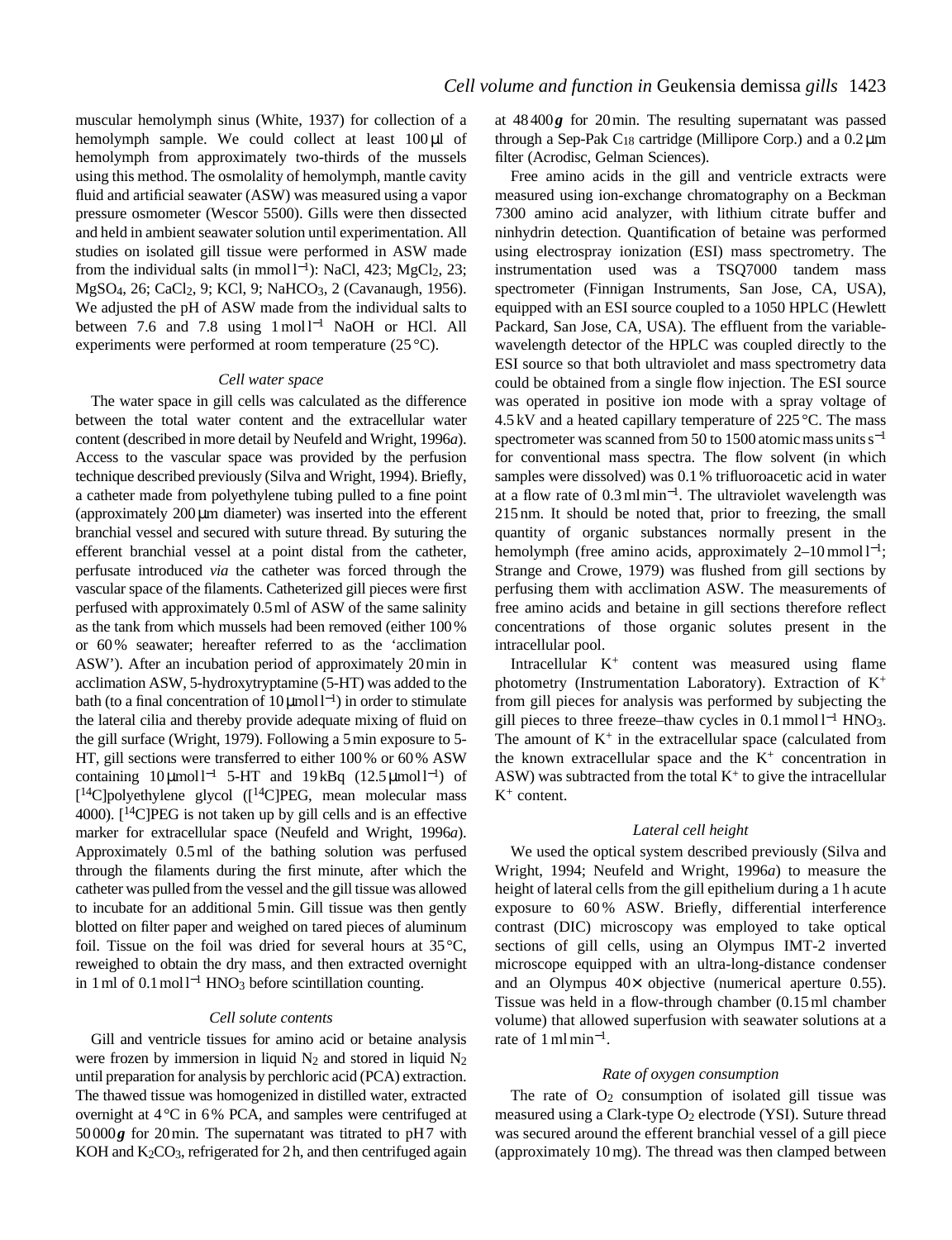the chamber wall and stopper, allowing the tissue to remain suspended in the chamber (volume approximately 1.5 ml) away from the stir bar and electrode surface. After calibration of the electrode system and equilibration for approximately 10 min in acclimation ASW, 5-HT was added (to reactivate lateral cilia) to a final concentration of  $10 \mu \text{mol}^{-1}$ , and oxygen consumption was monitored for 10 min. Preliminary tests indicated that the rate of  $O_2$  consumption by gill tissue is linear at  $O_2$  levels above 50% saturation (data not shown), and at no time did the  $O<sub>2</sub>$  content of the experimental solutions drop below this value. The tissue was then weighed, dried at 35 °C for several hours, and then reweighed to obtain the dry mass. .

The rate of oxygen consumption was calculated as:  $\dot{V}_{\text{O}_2}$  = (rate of change in percentage  $O_2 \times$  oxygen content)/dry mass. Oxygen content was taken as  $4.83 \text{ ml} \text{O}_2$ l<sup>-1</sup> for 100 % ASW and  $5.17 \text{ ml } O_2 l^{-1}$  for 60 % ASW (Cameron, 1986).

### *ATP content*

Given the labile nature of the ATP pool in cells, we opted to standardize ATP to protein content rather than risk altering the ATP content by blotting and weighing tissues. Protein content was identical (*P*>0.05; *N*=8 each) in mussels acclimated to 100 % (0.50±0.02 g protein g−<sup>1</sup> dry mass) and 60 % seawater  $(0.49\pm0.02$  g protein g<sup>-1</sup> dry mass) (means  $\pm$  s.e.m.), indicating that standardization to protein content provided an accurate reflection of any changes in ATP content due to salinity changes. Gill tissue was homogenized in 5 % trichloroacetic acid (TCA), extracted for 20 min on ice, then frozen in liquid nitrogen until further analysis. Wijsman (1976) found that ATP extracted from mussel tissues using TCA is stable under these conditions. For analysis, thawed samples were centrifuged for 4 min at 16 000 *g*. The precipitate was then resuspended with 1.5 mol l−<sup>1</sup> NaOH for later analysis for protein content using the Bio-Rad protein assay (Bio-Rad Laboratories). For ATP analysis, the supernatant was diluted 200-fold in 25 mmol l−<sup>1</sup> Hepes buffer (pH 7.75), giving a final ATP concentration of 50–100 ng ml<sup>−</sup>1. ATP was quantified with a luminometer (Bio-Orbit, model 1251) using the luciferin–luciferase reaction; measurements of ATP standards indicated that this assay was linear between 0.1 and  $200$  ng ml<sup>-1</sup>.

# *Amino acid uptake*

Measurement of amino acid accumulation used the general procedure described previously (Neufeld and Wright, 1995). Gill tissue was first preincubated in ASW containing 10 μmol l<sup>-1</sup> 5-HT to activate the lateral cilia. For the measurement of taurine uptake, two gill pieces were then transferred for 2 min to 20 ml of acclimation ASW containing 10µmol l−<sup>1</sup> 5-HT, 19 kBq of [3H]taurine and enough unlabeled taurine to give a final concentration of 0.5µmol l<sup>−</sup>1. Following exposure to the labeled substrate, the tissue was rinsed for 5 min in ice-cold acclimation ASW to wash any taurine from the external surface. The tissue was blotted on filter paper, weighed and then extracted overnight in 80 % ethanol before scintillation counting.

For the measurement of uptakes of phenylalanine and leucine, two gill pieces were incubated for 1 min in 20 ml of acclimation ASW containing  $50 \text{ nmol } l^{-1}$  (19 kBq) [14C]phenylalanine and 0.2 nmol l−<sup>1</sup> (19 kBq) [3H]leucine in combination. Tissues were rinsed for 5 min in ice-cold acclimation ASW, blotted on filter paper, weighed and then extracted for 1 h in 80 % ethanol. Tissue was moved to another vial for a second extraction with ethanol, after which more than 99 % of the ethanol-soluble radioactivity had been removed from the tissue (data not shown). The ethanol-insoluble fraction was determined by extracting the remaining tissue piece overnight in 1 ml of Solvable tissue solubilizer (Packard Instruments), which was neutralized with  $100 \mu l$  of glacial acetic acid before scintillation counting. Total uptake of phenylalanine or leucine was taken as the sum of labeled amino acids in the ethanol-insoluble and ethanol-soluble fractions.

# *Statistics*

All gill data were standardized to dry mass, except for ATP contents which were standardized to protein content. For calculation of solute contents and amino acid incorporation and uptake, dry mass was calculated on the basis of the percentage total water in separate tissue pieces. Because of the small amount of tissue available for analysis, we did not determine percentage hydration of ventricles in the present study and expressed ventricle solute concentrations on the basis of wet mass. Osmolalities of tank water, mantle cavity water and hemolymph were compared at each time-point by analysis of variance (ANOVA) followed by pairwise comparisons using the Student–Newman–Keuls test (Zar, 1984). For the other variables measured, an ANOVA was initially performed. Independent *F*tests (Sokal and Rohlf, 1981) were then used to make the following *post-hoc* planned comparisons. (1) A single comparison was made between the control group (acclimation to constant 100 % seawater) and the 'cycling salinity group' (consisting of all the groups measured during cycling salinity). This tested for an overall effect of cycling salinity on the measured parameter. (2) Individual comparisons were made between the 60 % and 100 % seawater exposure for each salinity cycle or acclimation condition as a test of whether the measured parameter was dependent on salinity at that particular time point.

Values are presented as means  $\pm$  s.E.M.

### **Results**

#### *Mantle cavity and hemolymph osmolality*

Because the mussels could isolate themselves physically from the salinity changes by valve closure, we monitored mantle cavity and hemolymph osmolalities to determine the degree to which tissue was exposed to the imposed salinity regimen. In all cases, hemolymph osmolality was not significantly different from mantle cavity osmolality (*P*>0.05; Fig. 2). At the peak salinity (100 % seawater) during cycling, the osmolalities of the mantle cavity water and hemolymph were identical (*P*>0.05) to ambient salinity. At the cycle trough (60 % seawater), although the osmolalities of mantle cavity water and hemolymph were consistently higher (*P*<0.05) than the ambient salinity, at an average of approximately 650 mosmol  $l^{-1}$ , they were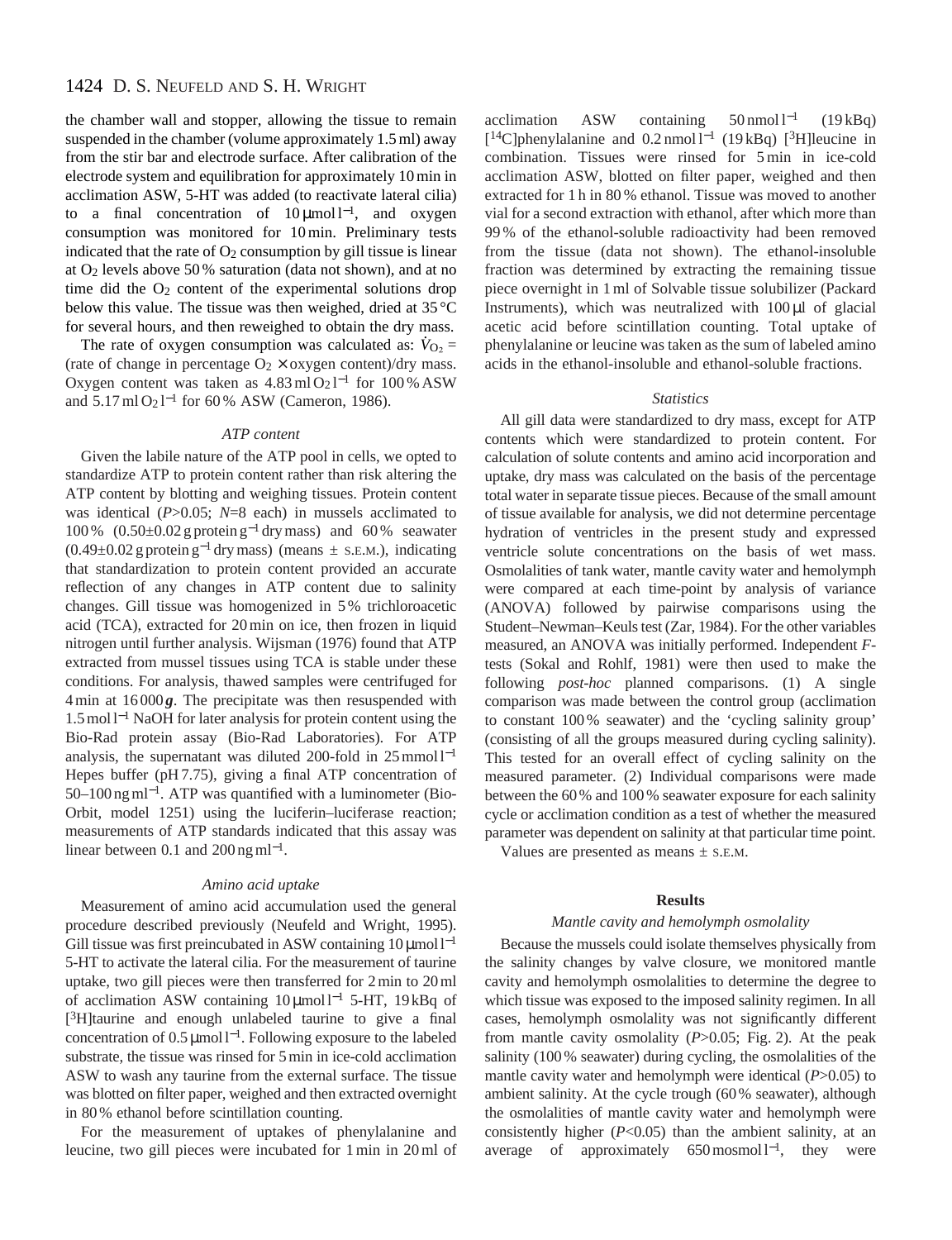



significantly lower than at peak salinity (Fig. 2). These results confirm that mussels were osmoconformers and that tissues were exposed to the cyclical changes in osmolality. In mussels acclimated long-term to either 100 % or 60 % seawater, the mantle cavity osmolality was not significantly different (*P*>0.05) from the acclimation salinity (Fig. 2).

#### *Cell water space of gills*

The cell water space of gills in mussels acclimated to 100 %

seawater was  $1.99\pm0.06$  ml g<sup>-1</sup> dry mass, a value similar to that measured in our previous studies of mussel gills (Neufeld and Wright, 1996*a*,*b*). In all mussels exposed to cycling salinity, cell water space behaved in a manner consistent with a lack of cell volume regulation: cell space increased to approximately 3 ml g<sup>-1</sup> dry mass during each low-salinity exposure and returned to approximately  $2 \text{ ml } g^{-1}$  dry mass with each reexposure to 100 % seawater (Fig. 3). In addition, when gills were abruptly exposed to the 'opposite' salinity for 6 min, cell

Fig. 3. Cell water space in isolated gills from mussels acclimated for various times to either constant or cycling salinity. Cell water was measured in gill pieces either in the tank salinity from which mussels were taken ('acclimation salinity'; filled symbols) or after abrupt exposure to the 'opposite salinity' (open symbols) (e.g. 60 % seawater if mussels were taken during the 100 % seawater period of the cycle). †*F*-test indicates cycling salinity had a significant (*P*<0.05) effect on cell water space compared with the control. \**F*-test indicates that the cell water space was significantly different  $(P<0.05)$  between 60% and 100% seawater for that salinity cycle or acclimation condition. Data are expressed as means  $\pm$  1 s.E.M., *N*=5 or 6 in all conditions, except for long-term acclimation to 100 % seawater (SW), where *N*=3. The shaded area shows the salinity profile of the tank water.

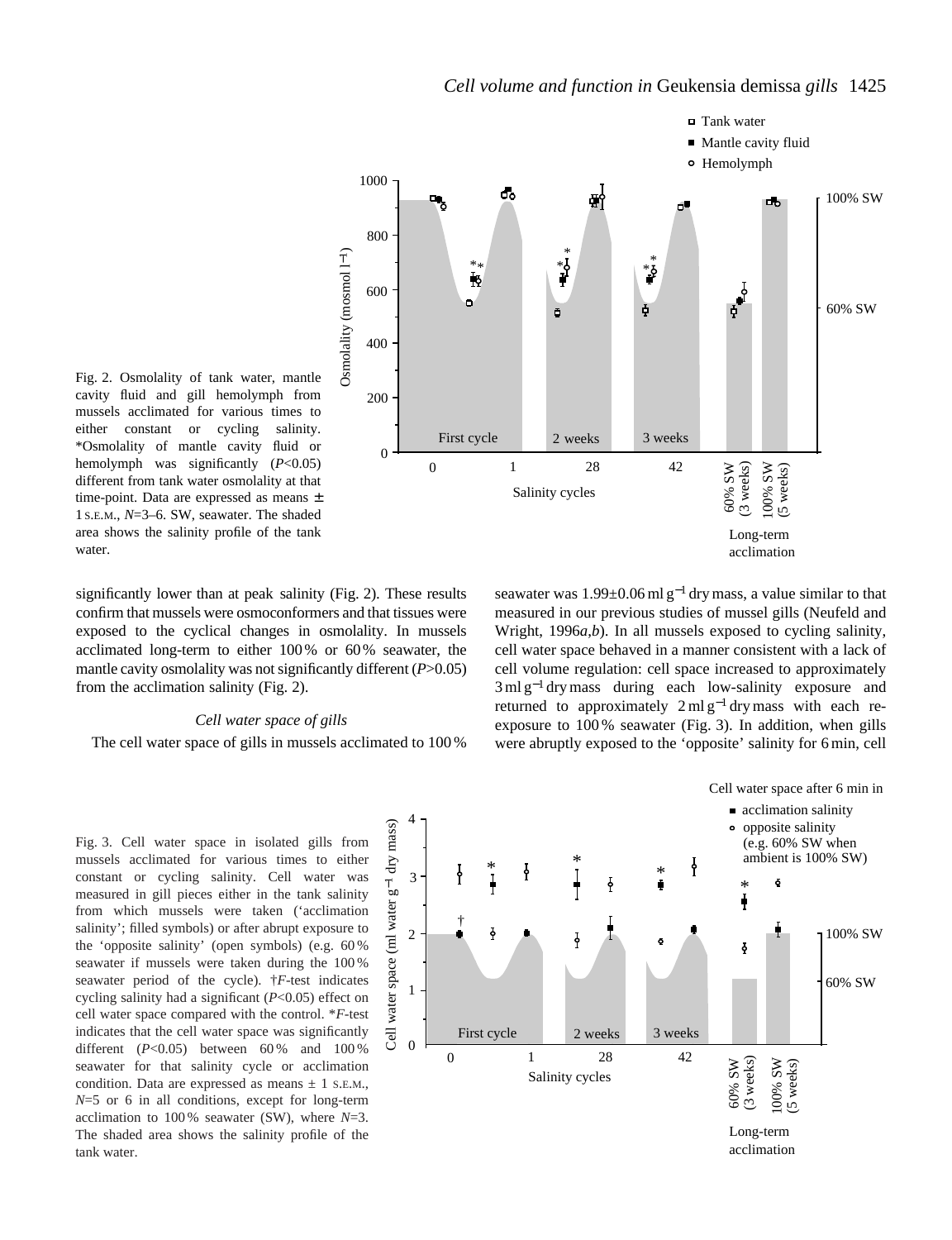|                    |                           |                      | Cycling salinity |                             |                |                    |                  |
|--------------------|---------------------------|----------------------|------------------|-----------------------------|----------------|--------------------|------------------|
|                    | Control<br>100 % seawater | First salinity cycle |                  | 2 weeks of cycling salinity |                | Constant salinity  |                  |
|                    |                           | 60\% seawater        | 100\% seawater   | 60% seawater                | 100% seawater  | 60% seawater       | 100% seawater    |
| Taurine            | $227.2 + 18.7$            | $222.0+16.8$         | $235.5 + 15.9$   | $243.2+13.0$                | $225.8 + 24.1$ | $178.7 \pm 11.3*$  | $240.5+0.6$      |
| Glycine            | $40.3 \pm 4.7$            | $18.5 \pm 3.0$       | $18.8 \pm 1.8$   | $10.6 \pm 1.8$              | $18.3 + 13.6$  | $5.8 + 1.4*$       | $31.1 \pm 5.2$   |
| Alanine            | $18.7 + 1.7$              | $12.5 + 1.2$         | $14.3 + 3.2$     | $18.5 + 4.3*$               | $32.7 + 14.0$  | $6.5 + 0.7$        | $10.2 + 1.3$     |
| Glutamate          | $8.9 + 2.5$               | $9.1 + 3.7$          | $4.7 + 2.9$      | $12.6 + 3.6$                | $5.5 + 7.8$    | $11.5 + 1.4$       | $9.1 + 1.0$      |
| Other amino acids: | $13.8 + 3.6$              | $10.8 \pm 3.6$       | $6.1 + 0.8$      | $32.2 + 7.8$                | $28.4 + 6.7$   | $21.4 \pm 3.5$     | $8.6 + 4.7$      |
| Betaine            | $311.6 \pm 53.5$ †        | $147.4 + 23.4$       | $110.5 \pm 5.9$  | $239.6 + 26.3$              | $246.6 + 45.0$ | $162.2+28.2*$      | $644.3+172.4$    |
| $K^+$              | $132.4 + 4.5$             | $145.0 + 6.2$        | $144.2 + 4.6$    | $155.8 + 6.9$               | $177.0 + 20.4$ | $120.4 + 7.7$      | $128.7 + 6.4$    |
| Total              | $752.9 \pm 59.9$          | $565.3 \pm 31.8$     | $544.7 \pm 17.0$ | $712.4 \pm 36.1$            | $734.2 + 41.9$ | $506.5 \pm 43.8^*$ | $1072.5 + 181.6$ |

Table 1. *Contents of amino acids, betaine and K<sup>+</sup> in mussel gills during cycling salinity or acclimation to constant salinity*

Values are  $\mu$ mol g<sup>-1</sup> dry mass.

†*F*-test indicates a significant (*P*<0.05) effect of cycling salinity compared with the control; \**F*-test indicates that solute contents were significantly different (*P*<0.05) between 60% and 100% seawater for that salinity cycle or acclimation condition.

Data are expressed as means  $\pm 1$  S.E.M.; sample sizes range from 3 to 5.

‡Includes phosphoserine, phosphoethanolamine, threonine, serine, γ-aminobutyric acid and ornithine.

water space changed to a value similar to that in the mussels gradually taken to that salinity over the course of the cycle (Fig. 3). For example, the cell water space in a gill from a mussel taken from the 60 % seawater portion of a cycle and abruptly exposed to 100 % seawater was similar to the cell water space in gills from mussels taken from the 100 % seawater portion of the cycle.

A prolonged exposure to reduced salinity did, however, result in a regulatory decrease in cell water space. After 3 weeks of acclimation to 60 % seawater, the mean cell water space  $(2.56 \text{ ml g}^{-1}$  dry mass) was midway between the mean cell water spaces of mussels exposed to 100 % and 60 % seawater during salinity cycling (Fig. 3).

#### *Solute content*

The major osmolytes present in the gill were taurine, betaine and  $K^+$ , with the other amino acids detected (primarily glycine, alanine and glutamate; Table 1) constituting approximately 11 % of the measured osmotically active compounds. Cycling salinity had little effect on the contents of individual solutes. Exposure of mussels to cycling salinity caused an overall decrease (*P*<0.05) in betaine and glycine contents, and alanine content was higher in 100 % seawater than in 60 % seawater after 2 weeks. These minor changes were not, however, reflected by any significant changes in total solute content: there was no overall effect (*P*>0.05) of cycling salinity on total solutes, and neither was there a difference (*P*>0.05) in total solute content between the 60 % and 100 % seawater portions of the salinity cycles. The absence of substantial changes in cell solute contents thus agrees with the observed osmometric behavior of cell water space during salinity cycling, indicating that cell volume regulation was not invoked in parallel with each salinity cycle.

Unlike the short-term decreases in salinity that occur during a cycling regime, long-term acclimation to 60 % seawater caused a significant decrease  $(P<0.05)$  in the total solute

content, relative to long-term acclimation to 100 % seawater (Table 1). The decrease in total solute content was due to individual decreases (*P*<0.05) in the levels of the three major organic osmolytes (taurine, glycine and betaine). The lowered solute content after long-term acclimation to 60 % seawater thus agrees with the long-term regulatory volume decrease suggested by the measurements of cell water space (Fig. 3).

# *Lateral cell height*

As an additional check for the presence of volume regulation in mussels acclimated for 3 weeks to cycling salinity, we used the optical technique employed more extensively in previous studies (Silva and Wright, 1994; Neufeld and Wright, 1996*a*,*b*) to test for the presence of acute volume regulation in individual lateral cells of gills. Gills from mussels acclimated for 3 weeks to cycling salinity were taken at the peak of the salinity cycle and abruptly exposed for 1 h to 60 % ASW. Lateral cell height after 15 min in 60 % ASW was 18.3±1.4 % (*P*<0.05 relative to control;  $N=3$ ) greater than control height (in 100 % ASW). Lateral cell height was still 23.3±3.8 % (*P*<0.05; *N*=3) greater than control height after 1 h in 60 % ASW, and returned to within −0.6±1.7 % of control cell height after a 15 min reexposure to 100 % ASW. Thus, acute volume regulation was absent from individual lateral gill cells of mussels acclimated to cycling salinity.

#### *Oxygen consumption*

We measured the rate of oxygen consumption as a first approximation of the state of cellular energy metabolism in mussel gills. In gills from mussels acclimated to 100 % seawater, the rate of oxygen consumption of gill pieces was 107.2±4.4 µl O2 g−<sup>1</sup> dry mass min−<sup>1</sup> (*N*=6). Exposure of animals to cycling salinity had no overall effect (*P*>0.05) on the rate of  $O_2$  consumption by gill tissue (Fig. 4). There was, however, a higher  $(P<0.05)$  rate of  $O<sub>2</sub>$  consumption during the 60 % seawater portions of the first salinity cycle and of the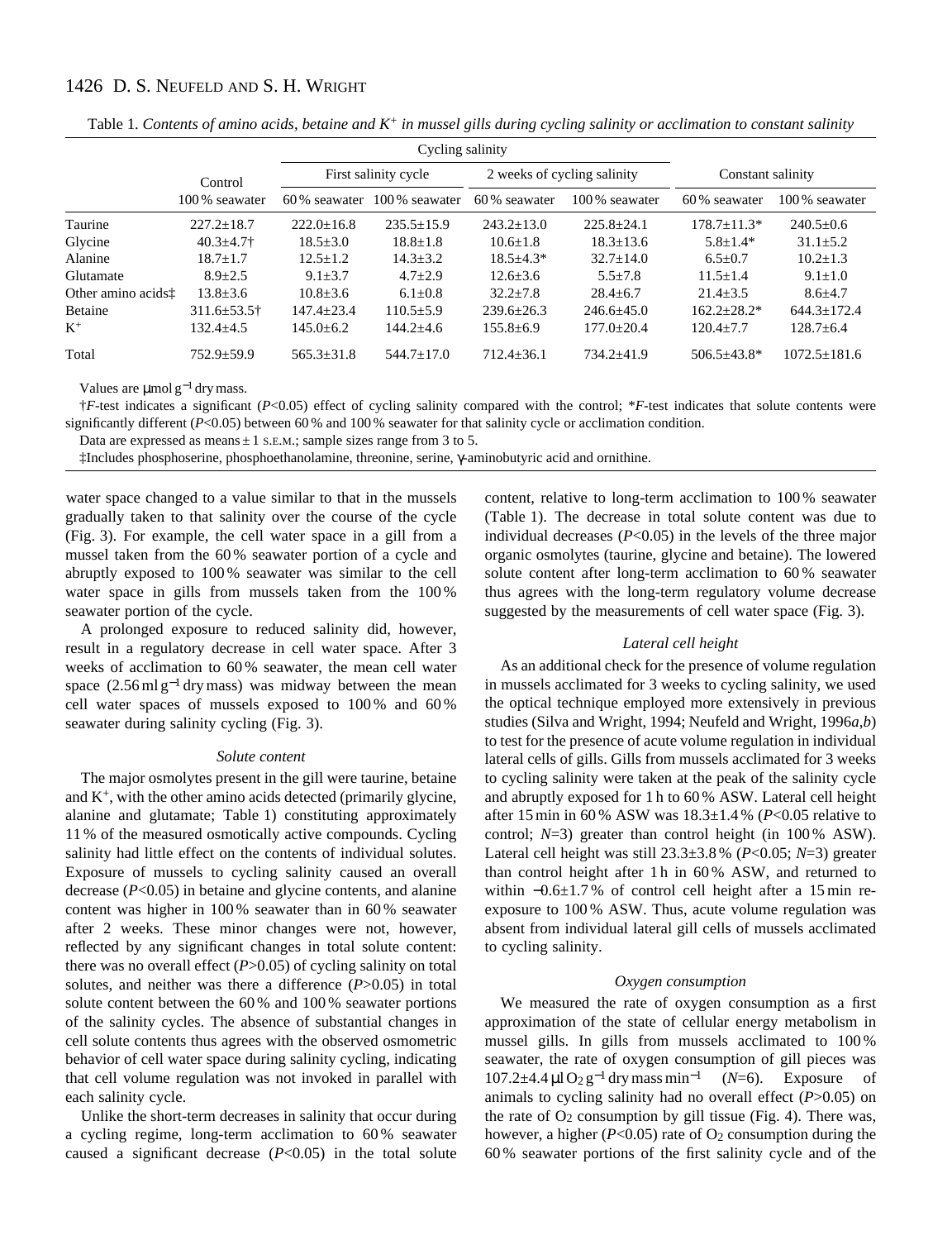Fig. 4. Rate of  $O<sub>2</sub>$  consumption in isolated gills from mussels acclimated for various times to either constant or cycling salinity. Rates of  $O<sub>2</sub>$ consumption from mussels in 100 % and 60 % seawater are shown as filled and open symbols, respectively. An *F*-test indicated that cycling salinity had no significant  $(P>0.05)$  effect on the rate of  $O<sub>2</sub>$  consumption compared with the control. \* $F$ -test indicates that the rate of  $O_2$ consumption was significantly different (*P*<0.05) between 60 % and 100 % seawater for that salinity cycle or acclimation condition. Data are expressed as means  $\pm$  1 s.E.M.,  $N=5$  or 6 in all conditions, except for long-term acclimation to 100 % seawater (SW), where *N*=3. The shaded area shows the salinity profile of the tank water.

salinity cycle at 3 weeks. No significant differences (*P*>0.05) in rates of  $O<sub>2</sub>$  consumption were observed between animals held for 5 weeks in 100 % and for 3 weeks in 60 % ASW (Fig. 4).

# *ATP content*

The ATP content of gill tissue was used as another indicator of the metabolic status of the gill cells. The ATP content of tissue from control mussels acclimated to 100 % seawater was 29.7 $\pm$ 4.5 µmol ATP g<sup>-1</sup> protein. There was no significant effect (*P*>0.05) of long-term exposure to cycling salinities (Fig. 5), suggesting that repeated exposure to reduced salinity, and the increase in cell volume that accompanied each exposure, had no detrimental effect on the energy status of these cells. Longterm acclimation to 60 % seawater had no significant effect (*P*>0.05) on ATP content compared with long-term



acclimation to 100 % seawater. At a protein content of 0.50±0.02 g protein g−<sup>1</sup> dry mass (*N*=8) in 100 % seawater, the ATP content was approximately 15 mmol ATP  $g^{-1}$  dry mass (equal to approximately 3 µmol ATP  $g^{-1}$  wet mass), similar to that reported for *M. edulis* tissues (Wijsman, 1976). Because cell volume fluctuated between 2 and  $3 \text{ ml } g^{-1}$  dry mass in 100 % and 60 % seawater, respectively, the ATP concentration in gill cells evidently fluctuated between approximately 5 and  $7.5$  mmol  $1^{-1}$ .

#### *Amino acid uptake*

Amino acid uptake in gill cells is the integrated consequence of a suite of cellular parameters, including membrane integrity, membrane potential and the maintenance of an inward Na<sup>+</sup> gradient (Wright and Pajor, 1989). We therefore measured uptake rates of taurine, leucine and phenylalanine as indirect

Fig. 5. ATP content in gill pieces from mussels acclimated for various times to either constant or cycling salinity. ATP contents from mussels in 100 % and 60 % seawater are shown as filled and open symbols, respectively. Data are expressed as means  $\pm$  1 s.E.M.,  $N=5$  or 6 in all conditions, except for long-term acclimation to 100 % seawater (SW), where  $N=3$ . *F*-tests indicated that cycling salinity had no significant (*P*>0.05) effect on ATP content, nor was ATP content significantly different (*P*>0.05) between 60 % and 100 % seawater for a salinity cycle or acclimation condition. The shaded area shows the salinity profile of the tank water.

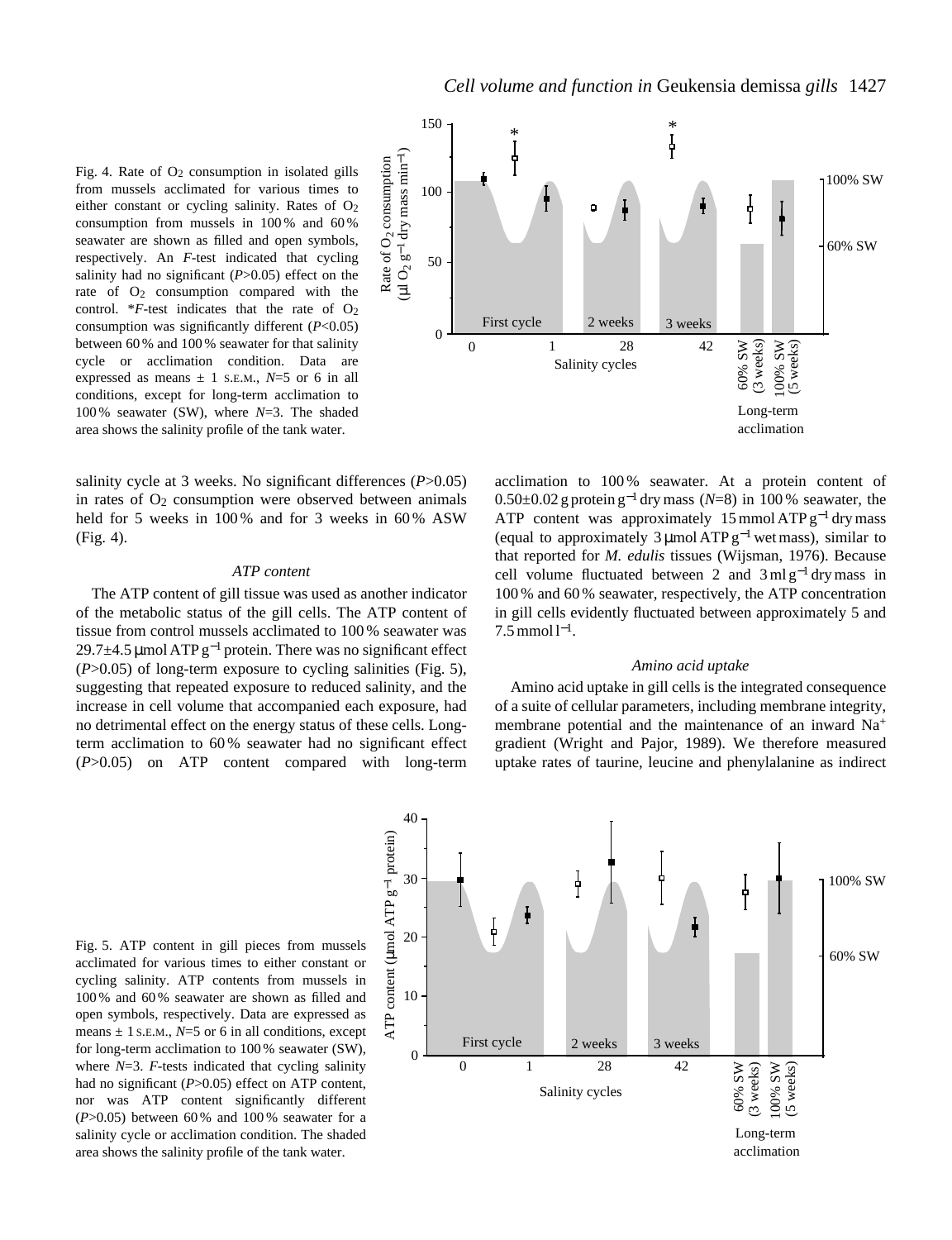indicators of the influence of repeated osmotic stress, and the accompanying unregulated changes in cell volume, on general cell viability. Taurine, one of the primary osmolytes present in gill cells, was taken up at a rate of 95.9±10.9 nmol g−<sup>1</sup> dry mass 2 min−<sup>1</sup> (*N*=6) (at an ambient concentration of  $0.5 \mu$ mol l<sup>-1</sup>) in gills from mussels in 100 % seawater prior to start of the cycling experiments (Fig. 6A). During the first salinity cycle, taurine uptake at 60 % seawater was approximately half  $(P<0.5)$  of that observed at  $100\%$ seawater, as expected because of the decrease in extracellular [Na+] that activates taurine uptake (Silva and Wright, 1992). Unexpectedly, after exposure to cycling salinity for 2 or 3 weeks, there was no difference (*P*>0.05) in taurine uptake between the 60 % and 100 % seawater portions of the salinity cycle. In addition, taurine uptake in mussels acclimated for 3 weeks to 60 % seawater was not significantly different from that of mussels acclimated for 5 weeks to 100 % seawater  $(P>0.05)$ .

The effect of acclimation to cycling salinity on leucine and phenylalanine uptake appeared to be similar to that observed for taurine; uptake of both leucine and phenylalanine was depressed (*P*<0.05) during the trough of the first salinity cycle,



Fig. 6. Uptake rates for (A) taurine, (B) leucine and (C) phenylalanine in gill pieces from mussels acclimated for various times to either constant or cycling salinity. Taurine uptake was from a total external concentration of 0.5 µmol l<sup>−</sup>1, leucine uptake was from a total external concentration of 0.2 nmol l−<sup>1</sup> and phenylalanine uptake was from a total external concentration of 50 nmol l<sup>−1</sup>. Uptake rates from mussels in 100 % and 60 % seawater (SW) are shown as filled and open symbols, respectively. *F*-tests indicated that cycling salinity had no significant (*P*>0.05) effect on amino acid transport compared with controls. \**F*-test indicates that the amino acid transport was significantly different (*P*<0.05) between 60% and 100 % seawater for that salinity cycle or acclimation condition. Data are expressed as means ± 1 S.E.M., *N*=5 or 6 in all conditions, except for long-term acclimation to 100 % seawater, where *N*=3. The shaded area shows the salinity profile of the tank water.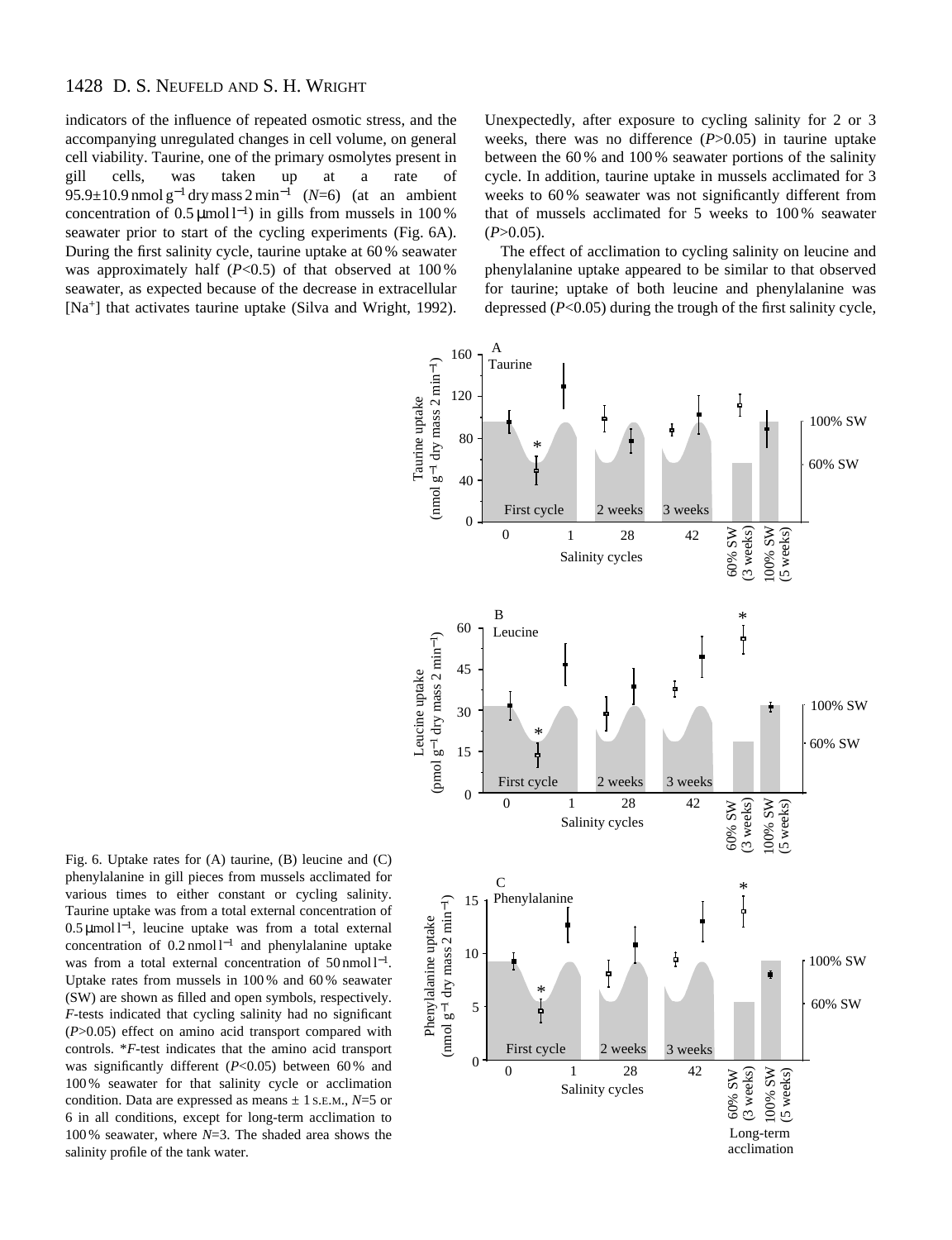|                                |                | Cycling salinity     |                |                             |                |  |
|--------------------------------|----------------|----------------------|----------------|-----------------------------|----------------|--|
|                                | Control        | First salinity cycle |                | 2 weeks of cycling salinity |                |  |
|                                | 100% seawater  | 60% seawater         | 100 % seawater | 60% seawater                | 100% seawater  |  |
| Taurine                        | $41.0 \pm 2.5$ | $26.1 \pm 2.6^*$     | $41.2 + 4.7$   | $31.9 + 3.0*$               | $43.3 \pm 3.8$ |  |
| Glycine                        | 13.0±1.4†      | $6.5 \pm 1.6$        | $7.1 \pm 1.1$  | $6.5 \pm 0.6$               | $5.4 \pm 0.4$  |  |
| Alanine                        | $10.4 \pm 0.9$ | $6.0 \pm 1.0$        | $9.3 \pm 1.6$  | $12.3 \pm 1.1$              | $15.8 \pm 2.6$ |  |
| Glutamate                      | $1.1 \pm 0.6$  | $0.9+0.6$            | $0.8 \pm 0.5$  | $1.7 \pm 0.5$               | $2.7 \pm 0.6$  |  |
| Other amino acids <sup>†</sup> | $1.0 \pm 0.2$  | $0.7 \pm 0.1$        | $1.1 \pm 0.3$  | $5.3 \pm 2.8$               | $2.7 \pm 0.9$  |  |
| Total amino acids              | $66.4 \pm 3.4$ | $40.2 \pm 6.5^*$     | $59.4 + 7.1$   | $57.8 \pm 4.5$              | $69.9 \pm 6.8$ |  |
| Betaine                        | No data        | $39.0 \pm 5.5$       | No data        | $25.2 \pm 3.2^*$            | $37.0 \pm 4.5$ |  |

Table 2*. Contents of amino acids and betaine in the ventricle during cycling salinity or acclimation to constant salinity*

Values are  $\mu$ mol g<sup>-1</sup> wet mass.

†F-test indicates that cycling salinity had a significant (*P*<0.05) effect, compared with the control, on the solute content; \**F*-test indicates that solute contents were significantly different (*P*<0.05) between 60% and 100% seawater for that salinity cycle.

Data are expressed as means  $\pm$  1 s.E.M.; sample sizes range from 3 to 6.

‡Includes phosphoserine, phosphethanolamine, aspartate, threonine, serine, β-alanine, γ-aminobutyric acid and ornithine.

but there was no salinity dependence of uptake after 2 or 3 weeks of acclimation to salinity cycling (Fig. 6B,C; *P*>0.05). There was a higher rate of uptake for both leucine and phenylalanine (*P*<0.05) after long-term acclimation to 60 % seawater in comparison with long-term acclimation to 100 % seawater.

### *Ventricle solutes*

The percentage hydration of ventricles from mussels acclimated to 100 % seawater does not change significantly (*P*>0.05) after 4 h of exposure to 60 % seawater (Neufeld and Wright, 1996*b*). Solute contents standardized to wet mass should, therefore, provide a sufficiently accurate indicator of any changes in solute content of the ventricle. As in gill tissue, the bulk of the organic osmolytes present in *G. demissa* ventricles was represented by two compounds, taurine and betaine, with glycine and alanine also present at substantial levels (Table 2). The content of total amino acids in ventricles roughly paralleled the cyclical changes in salinity; the lowest amino acid contents were from mussels during the 60 % seawater portion of the salinity cycles. The change in total amino acid content appeared to be due mainly to fluctuations in the taurine content. As in gill tissue, exposure to cycling salinity produced a sustained decline in glycine content in the ventricle. Two observations suggest that betaine content may also fluctuate with the repeated salinity changes: (1) after 2 weeks of acclimation to cycling salinity, betaine content was significantly higher (*P*<0.05) at the salinity peak (100 % seawater) than in the salinity trough (60 % seawater), and (2) the betaine content of ventricles from mussels exposed to cycling salinity was much lower than that determined in our previous study for mussels held in constant 100 % seawater (110µmol g−<sup>1</sup> dry mass; Neufeld and Wright, 1996*b*). The pattern of changes in the contents of major osmolytes therefore suggests that the ventricle responds to frequent salinity changes with a greater degree of volume regulation than that observed in the gills.

# **Discussion**

Cell volume regulation is observed in a wide variety of cell types (Chamberlin and Strange, 1989) and is frequently assumed to be a physiological basis for euryhalinity (e.g. Pierce *et al.* 1992; Gainey, 1994). In the light of this widely accepted view, our previous observations that cells of bivalve gills do not routinely regulate their volume when exposed to hypotonic stress (Neufeld and Wright, 1996*a*,*b*) was unexpected. It also, however, represented an opportunity to pose some basic questions about the time course of osmotic challenges and about our understanding of the adaptive basis of cell volume regulation in marine bivalves.

The present study examined two issues arising from our earlier observations. First, we tested whether the response of gill cell volume to gradual and repeated changes in ambient osmolality is similar to that occurring when tissues are acutely exposed to osmotic stress. The latter paradigm, though commonly used experimentally (including our previous work), is not representative of the type of exposure to which animals are subjected in estuarine environments (Stickle and Denoux, 1976; Davenport, 1982). This represents a critical issue, since the few studies that have investigated the effect of the time course of an osmotic challenge indicate that, in mammalian cells, the degree of volume regulation decreases as the rate of osmolality change increases (Lohr and Grantham, 1986; Mountian and Van Driessche, 1997). In the present study, however, we found that gill cells responded identically to both acute and gradual exposure to an osmotic challenge (Fig. 3), i.e. cell volume changed in a virtually osmometric manner regardless of the time course of change in external osmolality. Consistent with this conclusion was the observation that there were no systematic changes in cell content of the principal osmotically active solutes  $(K^+$ , taurine and betaine) during exposure to cycling salinity (Table 1). Furthermore, acclimation to several weeks of repeated salinity cycling had no effect on the nature of the volume response of gill cells: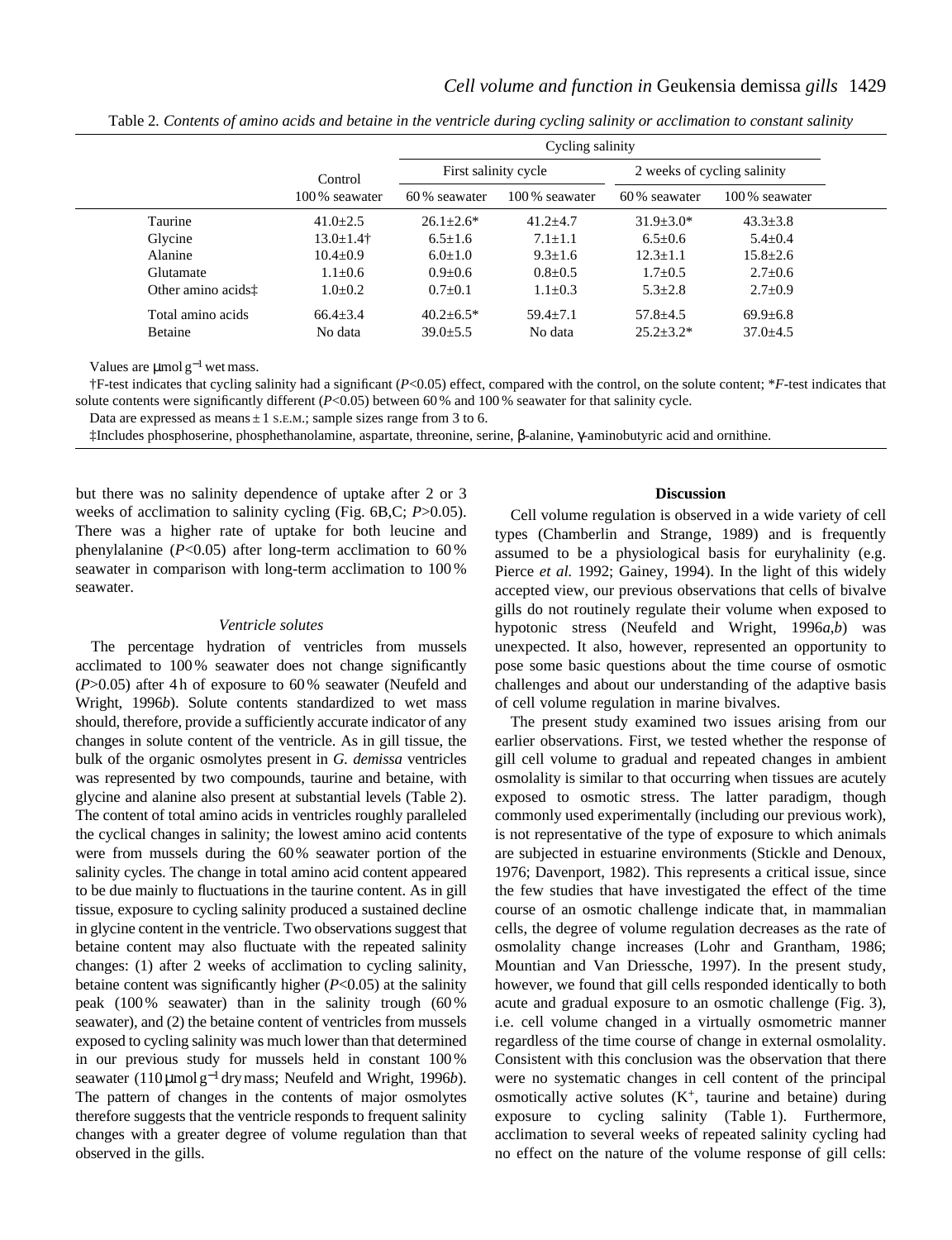they continued to respond osmometrically to changes in ambient salinity (Fig. 3).

The absence of short-term volume regulation in gills needs to be considered in the light of two other observations. First, at least some gill cells (i.e. the ciliated lateral cells) do possess mechanisms to regulate volume rapidly and vigorously in the face of acute hypotonic stress. Activation of the RVD in the lateral cells is observed in approximately 30 % of trials with gills from both *M. edulis* (Neufeld and Wright, 1996*a*) and *G. demissa* (Neufeld and Wright, 1996*b*). The absence of a regulatory response appears not to reflect a lack of capability and thus may reflect an adaptive strategy. That interpretation is supported by Strange *et al.* (1996), who have shown that the selective activation of volume regulation in some cells can be influenced by their metabolic status (e.g. ATP content), a possible reflection of the substantial energetic cost of volume regulation.

The second point that warrants emphasis is that, in contrast to gill cells, the changes in the solute content of the ventricle suggest that ventricular cells did meet the repeated osmotic challenges of salinity cycling with a volume regulatory response (Table 2). This observation is consistent with other studies showing salinity-dependent changes in the ventricular content of organic solutes (Pierce and Greenberg, 1972; Baginski and Pierce, 1977; Neufeld and Wright, 1996*b*). Pierce and Greenberg (1972) showed that *G. demissa* ventricles cease normal contractile activity following acute exposure to dilute seawater and that the recovery of normal activity is associated with the loss of ninhydrin-positive substances, suggesting that the recovery of ventricular function does require the regulation of cell volume. We suggest that, in the case of the ventricle, the benefit to the animal (in continued ventricular function) is worth the metabolic cost arising from repeated regulatory cycles.

To summarize the conclusions associated with the first issue addressed in the present study, the regulation of cell volume is a tissue-specific response to the short-term osmotic challenges associated with gradual, repeated fluctuations in ambient salinity; whereas ventricular cells regulate their volume, gill cells do not.

In the above discussion, we suggested that the adaptive value of a volume regulatory response should be viewed in terms of a balance between the energetic cost of regulation and the functional cost of failing to regulate. As noted previously, most cells examined do routinely regulate their volume, at least to some extent, when faced with a hypotonic challenge (Chamberlin and Strange, 1989). The interpretation of the generality of this cellular response is that that failure to regulate volume must place cells at a disadvantage. The present set of observations requires that this interpretation be reexamined. Gill cells do not regulate their volume during the several hours of exposure to dilute seawater, yet this does not seem substantially to compromise (at least) three parameters of cell function: O2 consumption, ATP content and amino acid transport (Figs 4–6). The near constancy of these parameters suggests that overall cellular viability is not critically

compromised by these profound, but transient, changes in cell volume. We suggest that routine volume regulation in gills to transient osmotic challenges would not be adaptive: the benefit (in terms of protection of cell function) does not warrant the high cost (in terms of energy expended repeatedly to recover solute lost during an RVD). In contrast, ventricular cells do appear to regulate their volume rapidly, thereby maintaining ventricular function and the associated tissue perfusion. Partial volume regulation has also been reported in neurons of several molluscan species (Willmer, 1978*a*; Quinn and Pierce, 1992), serving to mitigate the detrimental effects of large osmotic shocks on neural function (Willmer, 1978*b*). Thus, the presence of volume regulation in specific tissues may correlate with the magnitude of the functional effects of a change in cell volume and the consequential effect on the immediate survival of the organism. A similar principle was suggested for another animal that normally encounters osmotic challenges: wood frogs undergoing regular dehydration selectively maintain a constant hydration only in the internal organs that are presumably more critical to the organism's survival (Churchill and Storey, 1993).

Although the overall health of gill cells was not severely compromised by the volume changes, there is little doubt that specific elements of cell function would be influenced by alterations in the intracellular environment that occur when cell volume increases during hypotonic exposure. For example, the associated dilution of inorganic salt concentration can be expected to influence the activity of some or all enzymes, and many mechanisms associated with the 'iso-osmotic regulation of intracellular fluid' have been described (Gilles and Delpire, 1997). Consequently, it is not surprising that gill cells meet a long-term hypotonic challenge with an RVD effected by a loss of organic osmolytes (taurine and betaine), sparing changes in intracellular K+ content (Table 1). Previous studies have noted this alteration of gill solute contents in response to long-term changes in osmolality (e.g. Baginski and Pierce, 1977; Livingstone *et al.* 1979). The energetic cost to the animal of this regulation is, however, 'pro-rated' over a long period, thereby ameliorating the ultimate cost of regaining these solutes when the animal is again exposed to full-strength seawater.

In summary, we draw two conclusions about volume regulation in estuarine mussels on the basis of the present study. First, substantial regulation of cell volume is normally absent from *G. demissa* gills during salinity cycling, as it is after a single abrupt salinity change (Neufeld and Wright, 1996*b*). Thus, our results suggest that the active regulation of cell volume in all tissues is not a precondition for the survival of euryhaline mussels in estuarine environments. Second, our results suggest that changes in cell volume do not have substantial effects on the function of all cells. The present study supports our suggestion that volume regulation in estuarine mussels may be restricted to certain tissues for which it is necessary for continued function, thereby reducing for the animal the overall metabolic cost of solute transport associated with volume regulation.